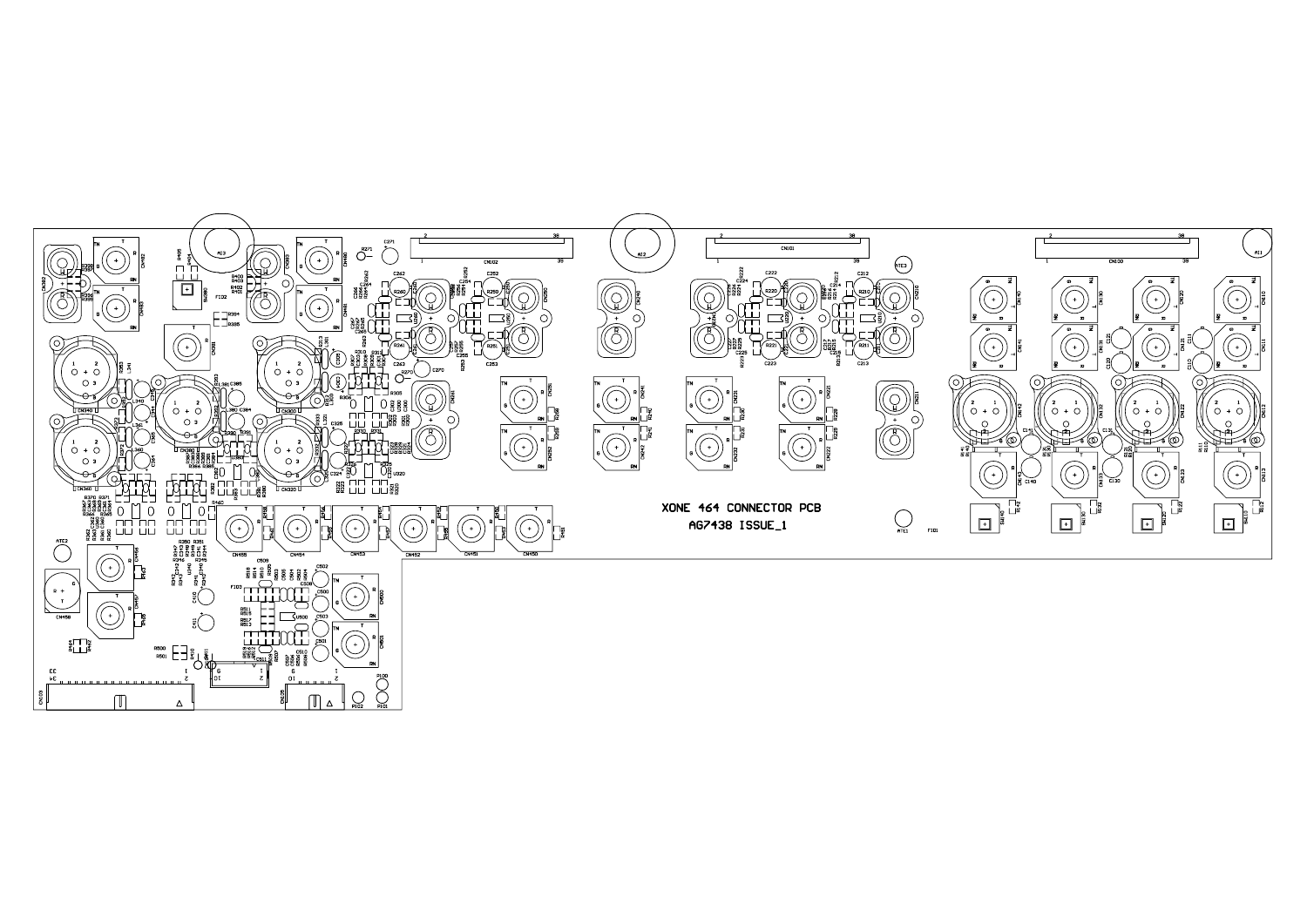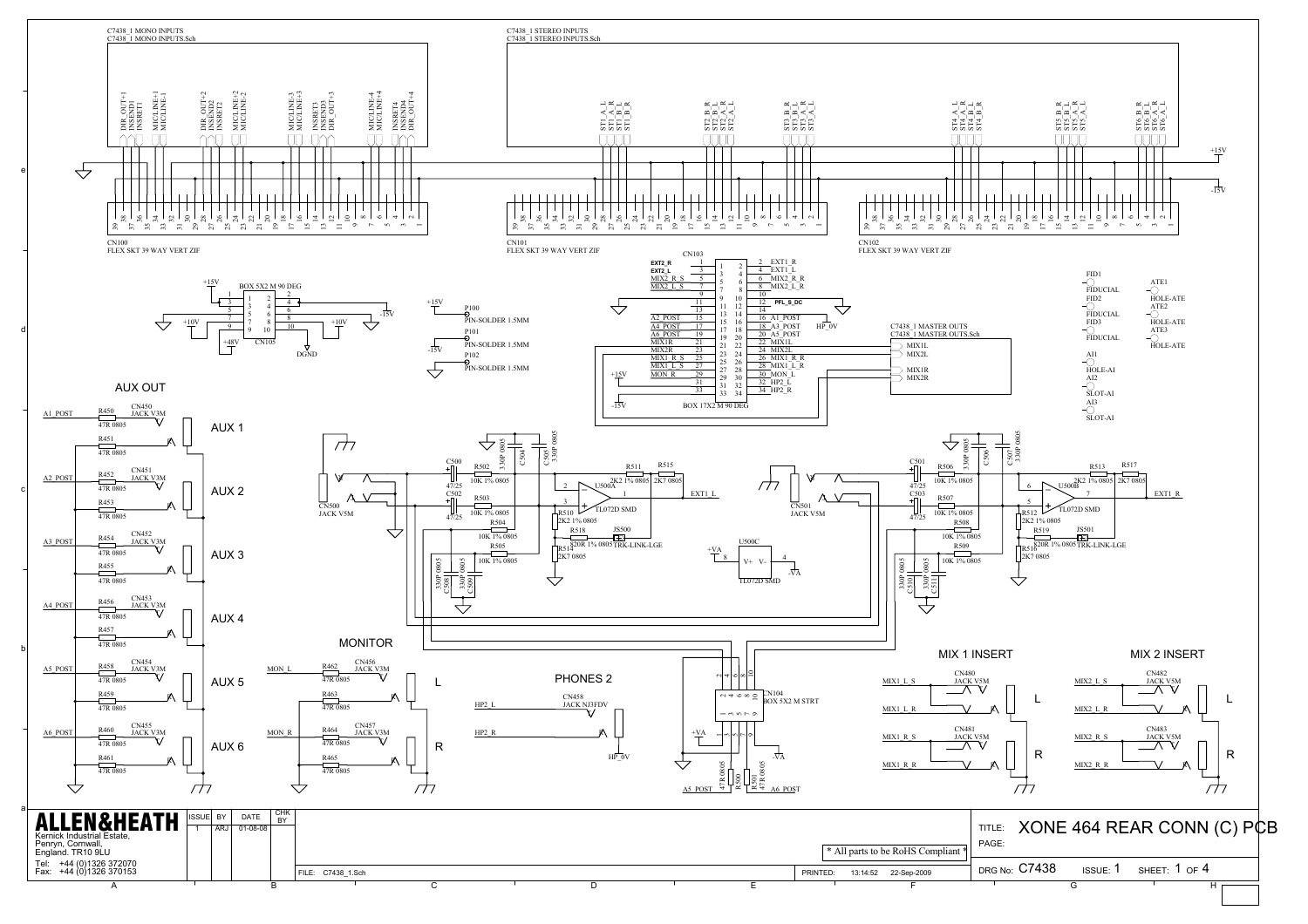**CH1**

## **CH2**

**CH3 CH4**

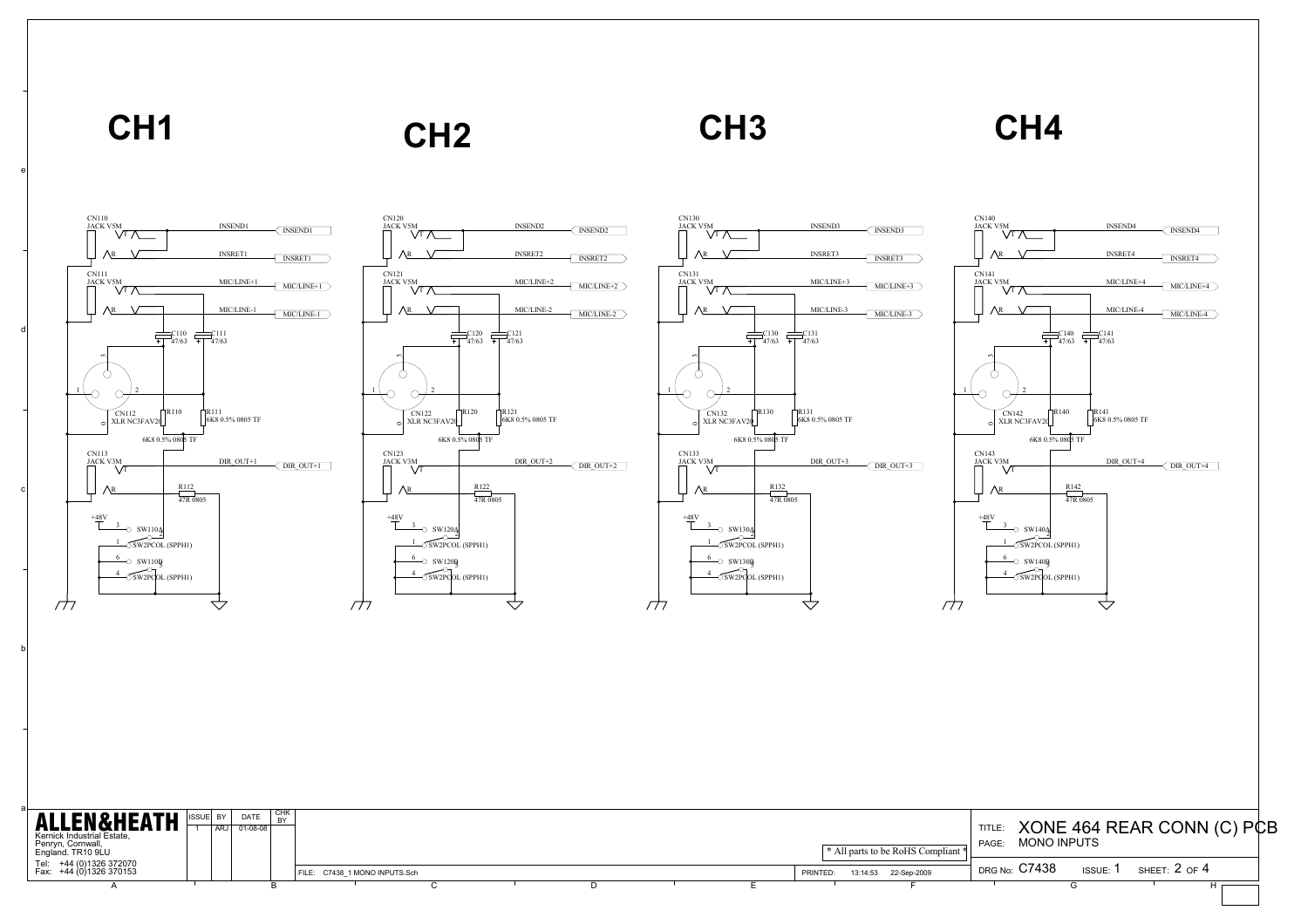